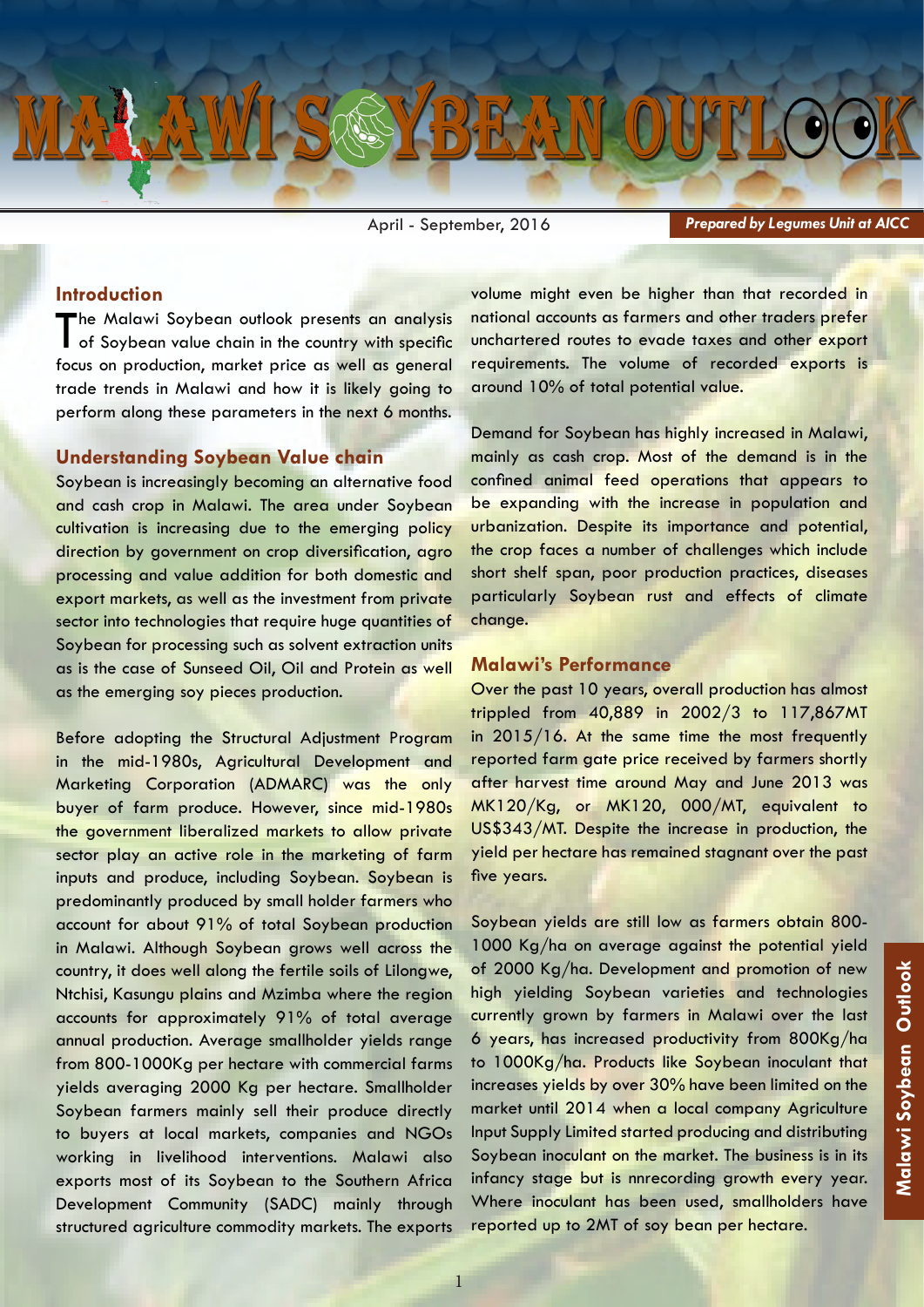The annual average production from 2002 to 2015 is estimated to be 77175MT. The production, area under cultivation and yield has been increasing on avarage between 2003 and 2016. Figure 1, show Soybean production, area and yield trends during the period.



As it can be seen above, despite production, area under cultivation and yield experiencing increasing trends, the rate of increase for the three variables varied significantly. Production, area and yield has been increasing at annual rates of 4.3%, 3.2% and 1.6% respectively. As Figure 1 shows, the increase in production is primarily due to increase in area under Soybean cultivation.

Soybean also offer a favorable potential of becoming a major export crop for Malawi. Export value of Soybean in Malawi has been increasing from \$3,238, 000 in 2006 to \$8, 391,000 in 2015. Figure 2 show Soybean production and export values.



•Prod(MT) Export values(\$000)

Figure 2 shows that in the past 10 years, Soybean production has been steadily increasing, on the other hand export has been increasing as well, although it went down in the year 2010 and 2012.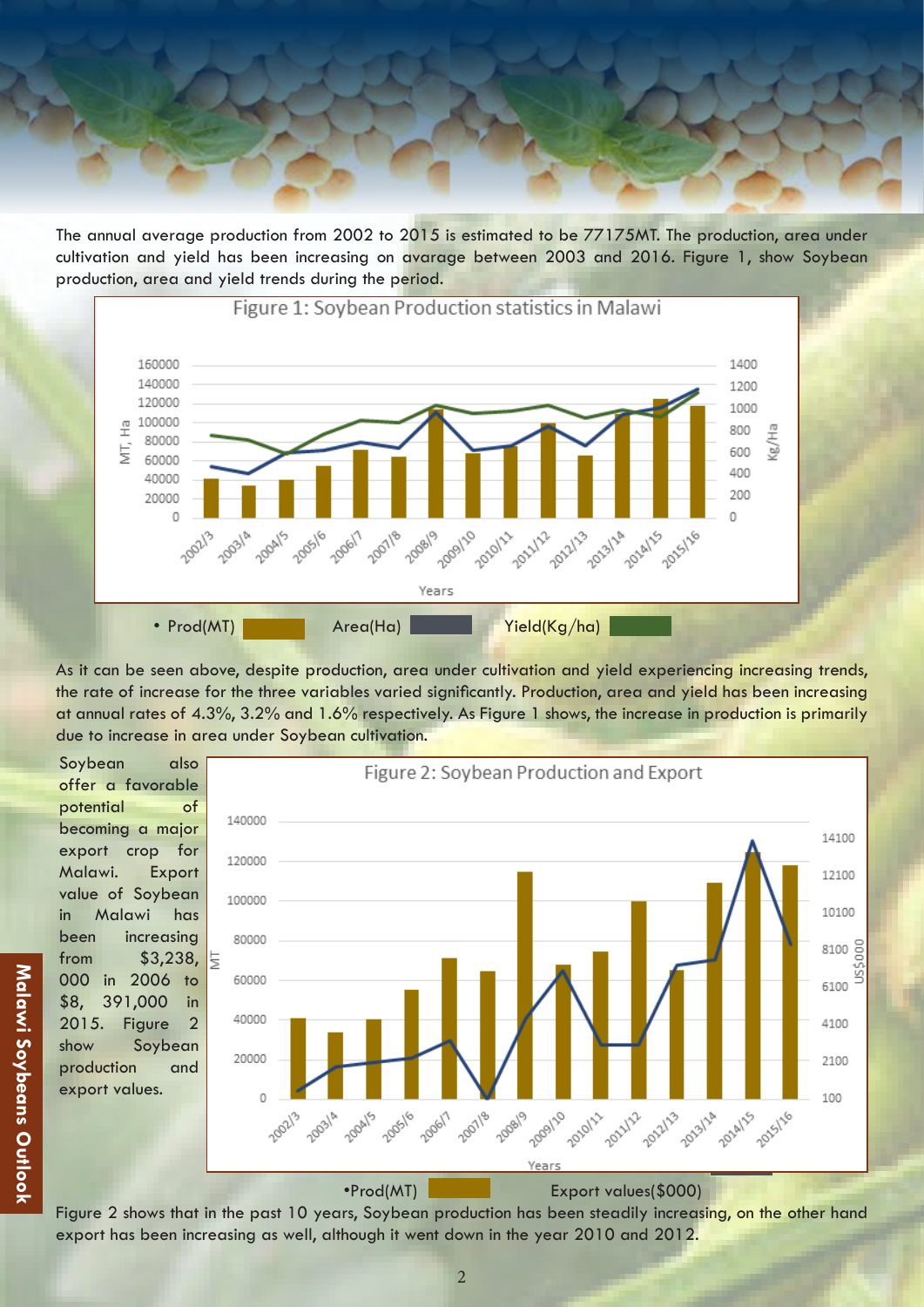

# **World Trend and Performance**

Soybeans serve as one of the most valuable crops in the world, not only as an oil seed crop and feed for livestock and aquaculture, but also as a good source of protein for the human diet and as biofuel feedstock. The world Soybean production increased by 76% from 2002 to 2014.



Last year the world Soybean production was 312.56 million tons. The United States, Brazil, Argentina and china are the highest producers in Soybean. Figure 3 shows Soybean production by country

Prod.(MT)

In the US, Soybean is the dominant oil seed that accounts for 90% of the nation's oil seed production according to USDA. The US accounts for 34% of the World's Soybean production. The production is forecast at a record of 268 000 000 MT up 2% from October and up 1% from last year. Based on November 1 conditions yields are expected to average 2,235 kgs per acre, up 73.7 kgs from last month and up 53.6 kgs from last year. Area for harvest in the United States is forecast

at 82.4 million acres, unchanged from last month. Brazil accounts for 30% of the global production of the crop. In the four most recent growing seasons of 2014/15, Soybean production has been on steady rise, according to USDA. Annual production quantities in that time span have ranged from 66.5 to 94.5 million metric tons.

Argentina has farmlands of over 20.3 million hectares dedicated to growing Soybeans. The country accounts for 18 percent of the world's Soybean production. In the four most recent Soybean seasons in Argentina up to 2014/15, annual production has been in the range of 40.1 to 56 million metric tons.

## **Africa Performance**

There was an increase of Soybean production in African for the past decade or so. Nigeria is the largest producer of Soybean in Africa, followed by South Africa, Uganda, Zimbabwe and Rwanda. In 2008 Soybean production was 437, 000MT in Nigeria, South Africa produced 221 000MT, Uganda 166 000MT, Zimbabwe 83 0000 and Rwanda. Figure 4 shows Soybean production in Africa.



3